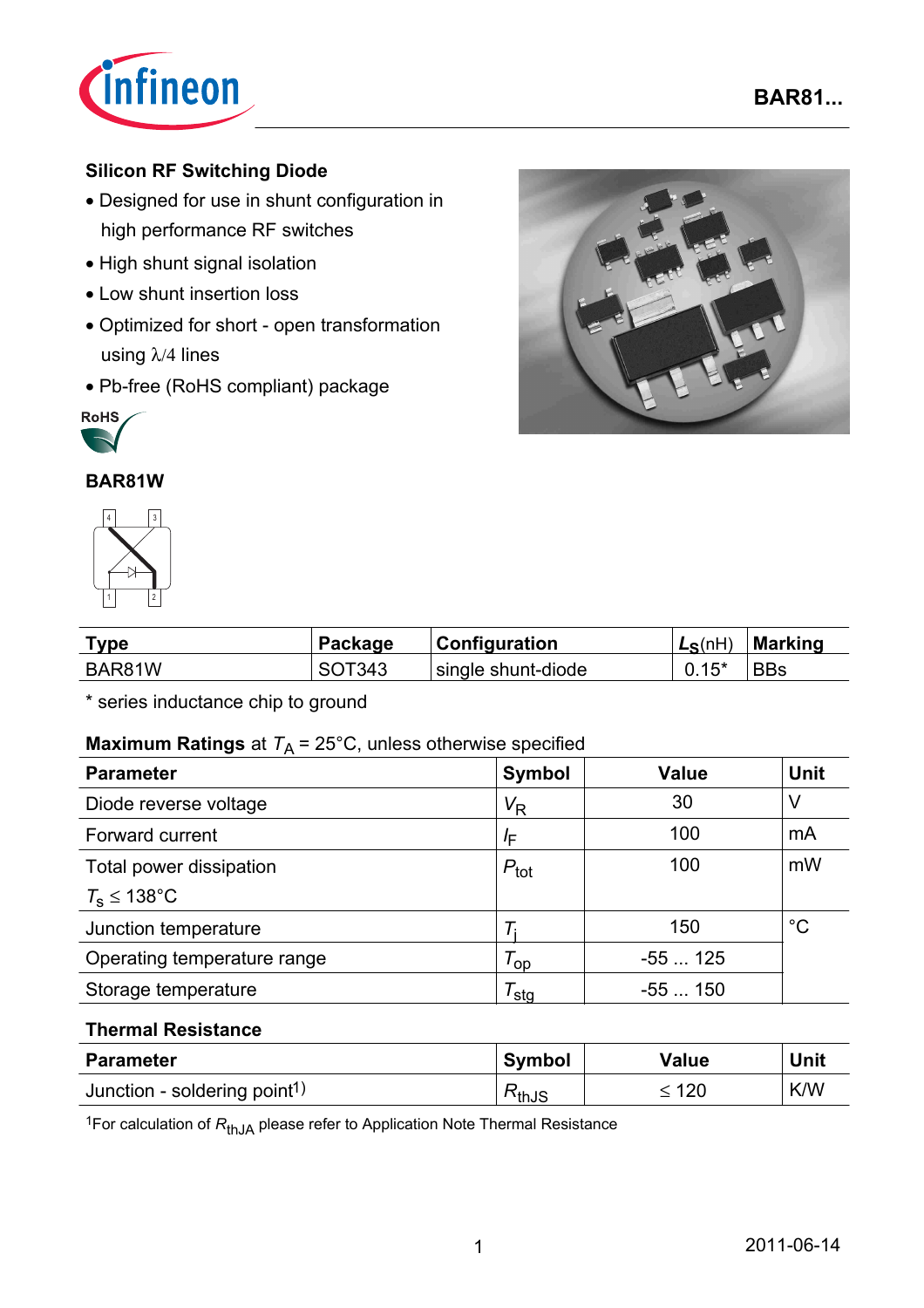

| <b>Parameter</b>                                       | <b>Symbol</b>        | <b>Values</b>            |      | Unit        |          |
|--------------------------------------------------------|----------------------|--------------------------|------|-------------|----------|
|                                                        |                      | min.                     | typ. | max.        |          |
| <b>DC Characteristics</b>                              |                      |                          |      |             |          |
| Reverse current                                        | $\sqrt{R}$           |                          |      | 20          | nA       |
| $V_R$ = 20 V                                           |                      |                          |      |             |          |
| Forward voltage                                        | $V_F$                |                          | 0.93 | $\mathbf 1$ | $\vee$   |
| $I_F = 100 \text{ mA}$                                 |                      |                          |      |             |          |
| <b>AC Characteristics</b>                              |                      |                          |      |             |          |
| Diode capacitance                                      | $C_T$                |                          |      |             | рF       |
| $V_R$ = 1 V, $f$ = 1 MHz                               |                      | $\overline{\phantom{a}}$ | 0.6  | 1           |          |
| $V_R$ = 3 V, $f$ = 1 MHz                               |                      |                          | 0.57 | 0.9         |          |
| Forward resistance                                     | $r_{\rm f}$          |                          | 0.7  | 1           | $\Omega$ |
| $I_F = 5$ mA, $f = 100$ MHz                            |                      |                          |      |             |          |
| Charge carrier life time                               | $\tau$ <sub>rr</sub> |                          | 80   |             | ns       |
| $I_F$ = 10 mA, $I_R$ = 6 mA, measured at $I_R$ = 3 mA, |                      |                          |      |             |          |
| $R_{L}$ = 100 $\Omega$                                 |                      |                          |      |             |          |
| I-region width                                         | $W_{\rm I}$          |                          | 3.5  |             | μm       |
| Shunt Insertion loss <sup>1)</sup>                     | $\frac{1}{2}$        |                          | 30   |             | dB       |
| $I_F$ = 10 mA, $f$ = 1.89 GHz                          |                      |                          |      |             |          |
| Shunt isolation <sup>1)</sup>                          | $I_{SO}$             |                          | 0.7  |             |          |
| $V_R$ = 3 V, $f$ = 1.89 GHz                            |                      |                          |      |             |          |

# **Electrical Characteristics** at  $T_A = 25^{\circ}$ C, unless otherwise specified

#### **Configuration of the shunt-diode**

- A perfect ground is essential for optimum isolation

- The anode pins should be used as passage for RF<br>Bottom view



1For more information please refer to Application Note 049.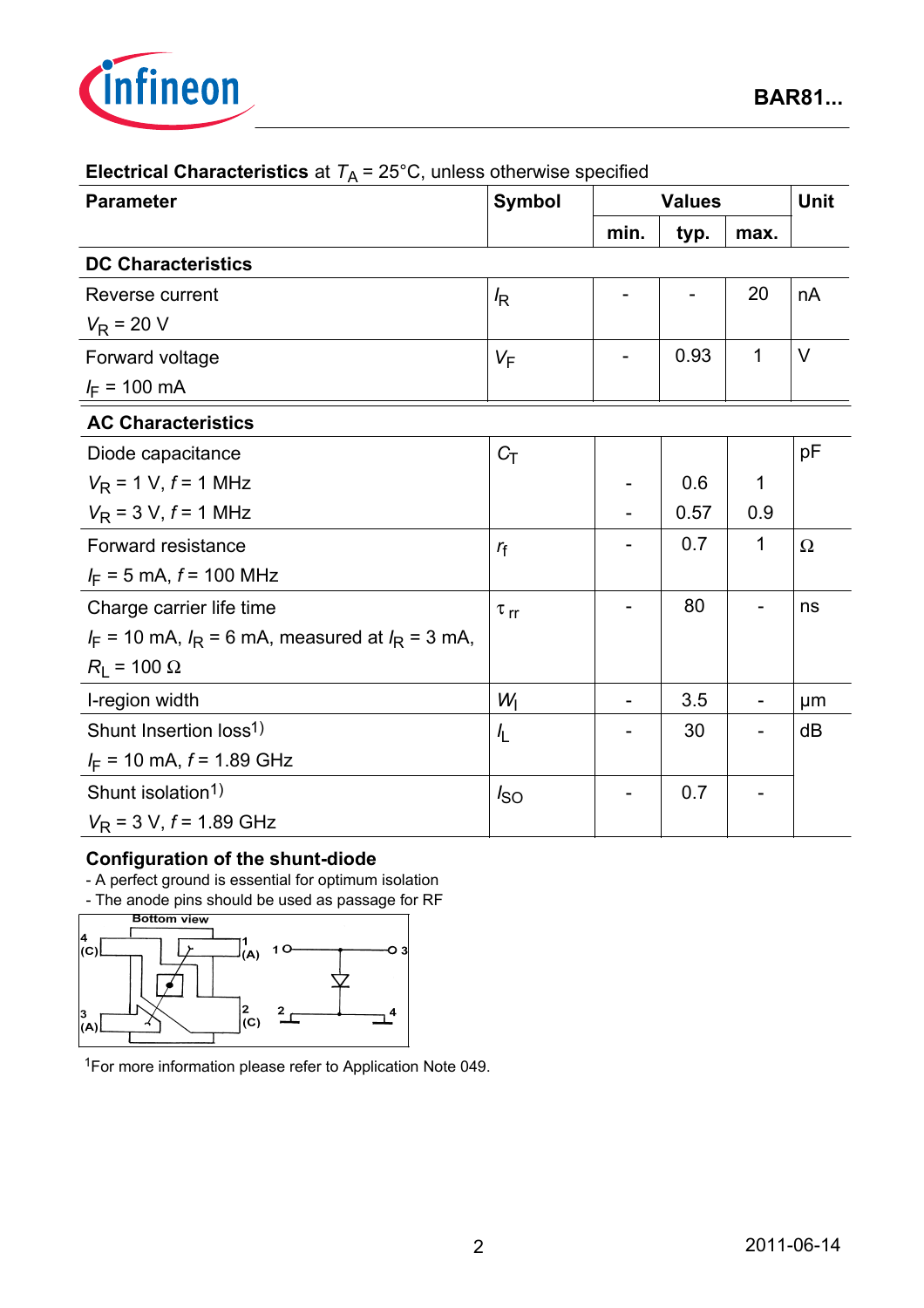

# **Diode capacitance**  $C_T = f(V_R)$

*f* = Parameter



## **Reverse parallel resistance**  $R_P = f(V_R)$

*f* = Parameter



## **Forward resistance**  $r_f = f(l_F)$

*f* = 100MHz



**Forward current**  $I_F = f(V_F)$ 

*T*A = Parameter

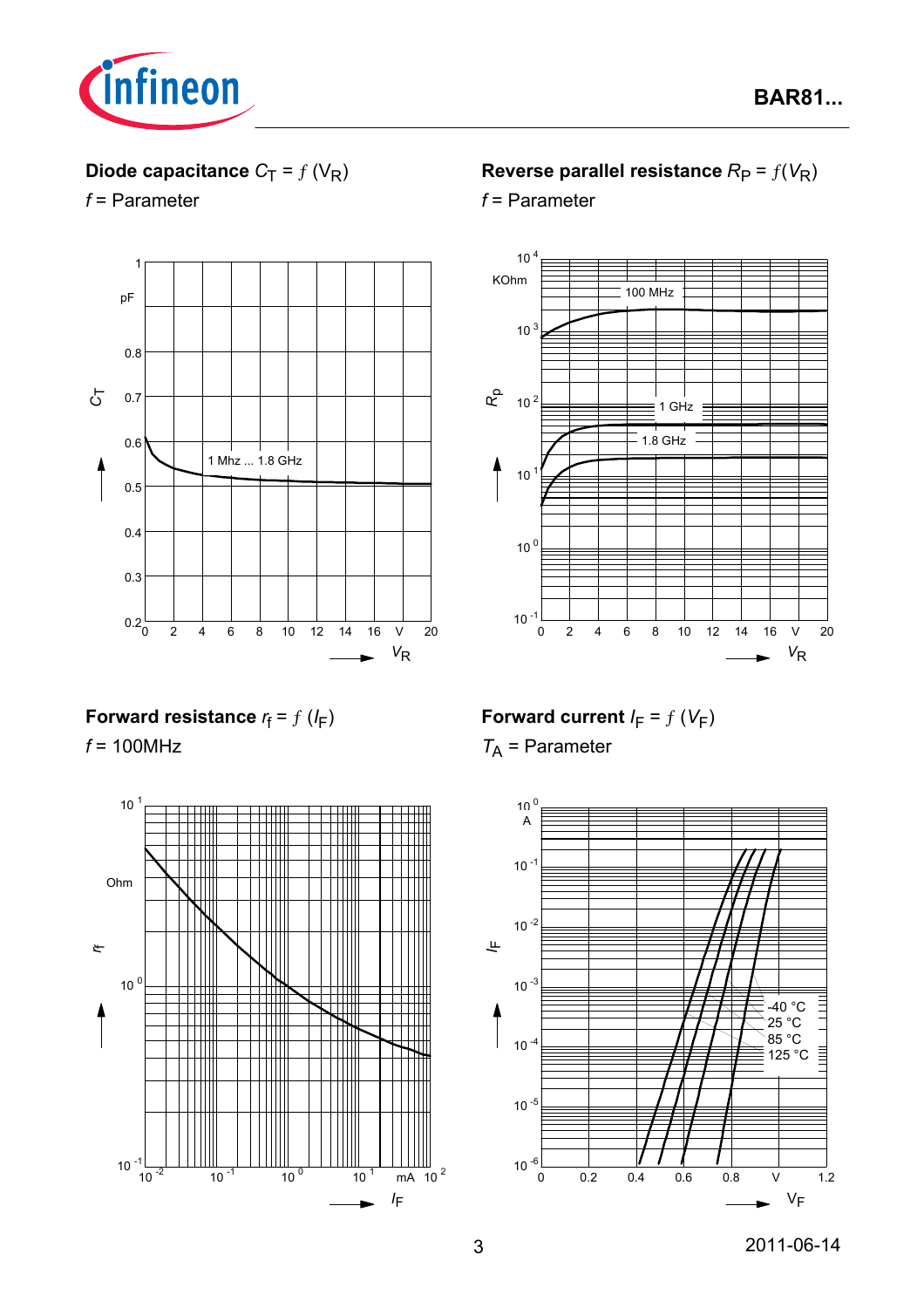

**Forward current**  $I_F = f(T_S)$ 

BAR81W



### **Permissible Pulse Load**

 $I_{\text{Fmax}}/I_{\text{FDC}} = f(t_p)$  BAR81W



# **Permissible Puls Load**  $R_{th,JS} = f(t_p)$ BAR81W

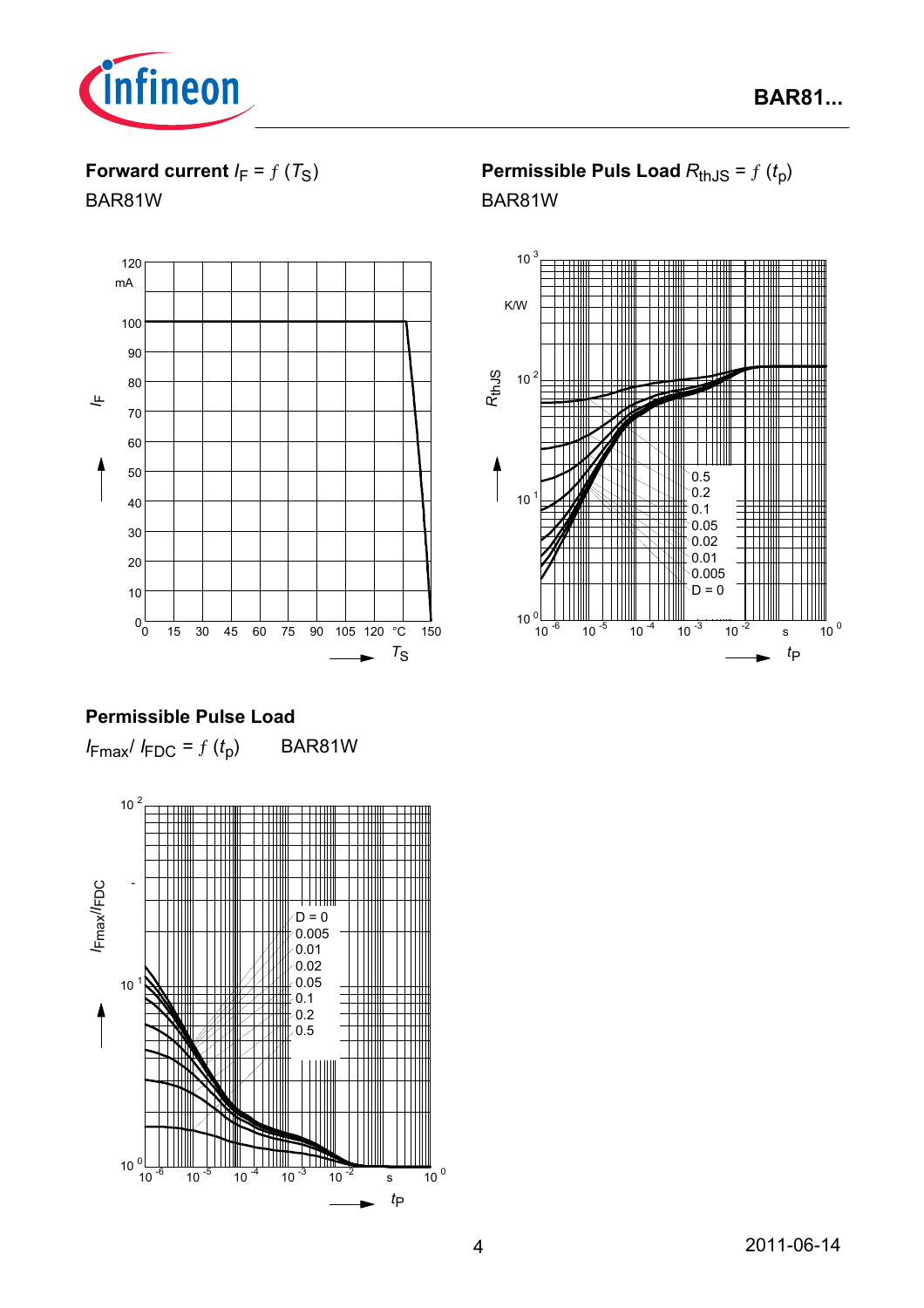



# Foot Print



Marking Layout (Example)



### Standard Packing

Reel ø180 mm =  $3.000$  Pieces/Reel Reel ø330 mm = 10.000 Pieces/Reel